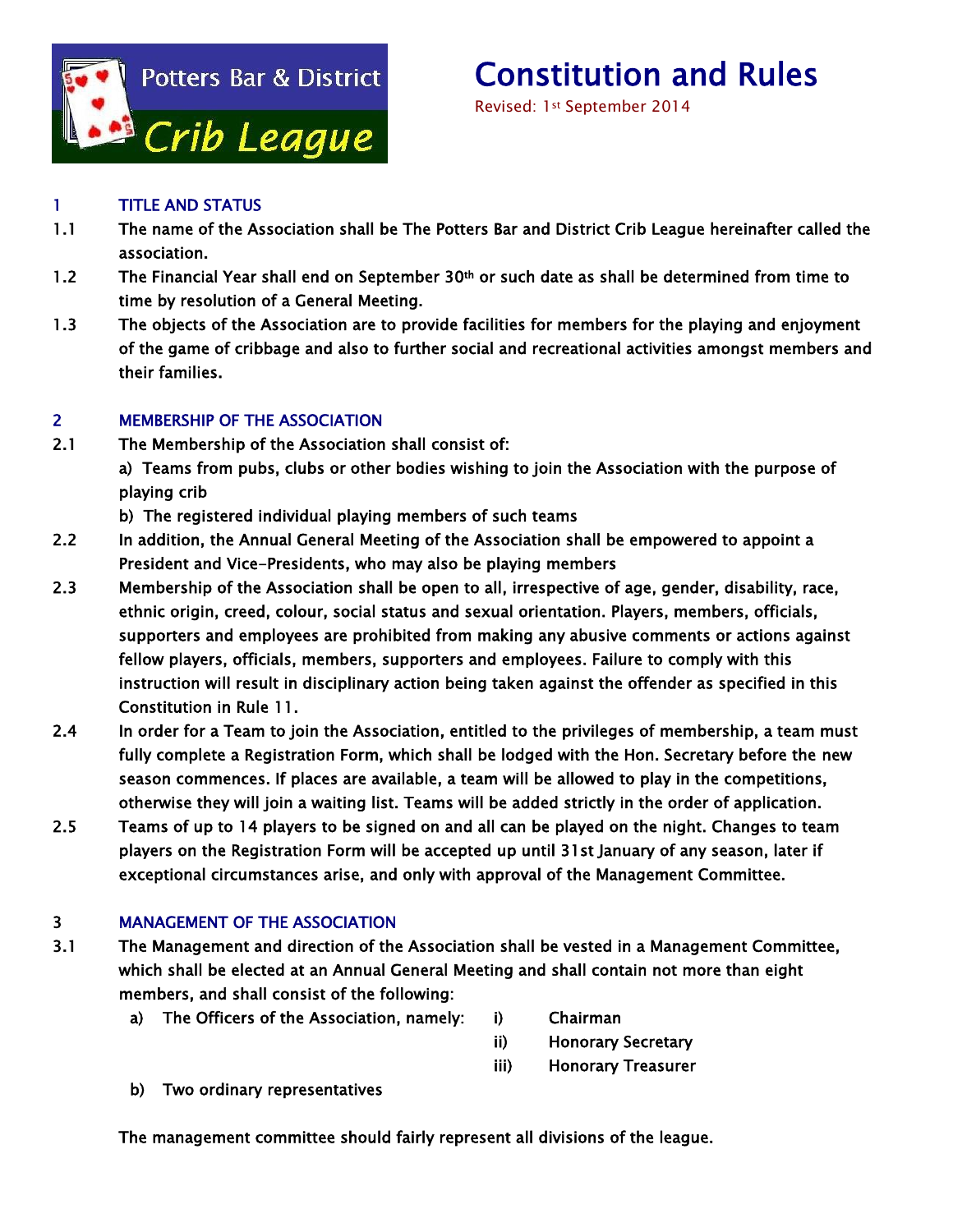- 3.2 The Management Committee shall be empowered to appoint an individual member to fill any post not elected at the Annual General Meeting or to co-opt, for any reason, any of the individual members for a period of no longer than until the following Annual General Meeting. This shall not prevent the Management Committee co-opting this member again. There shall be no more than two co-opted members of the Management Committee at any one time. Co-opted members shall be entitled to vote on any matter.
- 3.3 All decisions made by the Management Committee shall be final, subject to Rules 6 and 7.

#### 4 MANAGEMENT COMMITTEE MEETINGS

- 4.1 The Management Committee shall meet as and when necessary, but not less than three times per year. At least 7 days notice must be given of any Management Committee Meeting.
- 4.2 A quorum will be formed when at least four persons are present, which must include at least two Officers.
- 4.3 All members present are entitled to vote on any matter, including the Chairman, who shall also be entitled to a casting vote in the event of deadlock.

#### 5) MANAGEMENT COMMITTEE FUNCTIONS

- 5.1 The Management Committee shall be responsible for the running of the Association.
- 5.2 The Management Committee shall be empowered to deal with any matters not covered by these Rules and the interpretation and application of these Rules.
- 5.3 In the event of a dispute the Committee's decision is final
- 5.4 The Management Committee shall open and manage a bank account to facilitate banking of the subscriptions and for providing a means of meeting the authorised expenses. Cheques must be signed and countersigned by two of the Chairman, Secretary and Treasurer.

#### 6) ANNUAL GENERAL MEETINGS

- 6.1 The Association shall have an Annual General Meeting once per year at the end of the season. The Meeting shall be for the purpose of electing the Chairman and Vice-Chairman of the Association, the Officers of the Association, and remaining committee positions. A non-voting President and Vice-Presidents may also be elected.
- 6.2 The Officers' and other reports and the Annual Accounts and budget for the next playing season, including recommended annual subscriptions shall be presented to the Annual General Meeting and subject to ratification. In addition, any other business that the Management Committee shall decide at any time or any member shall write to the Hon Secretary to be received at least seven days in advance of the meeting, shall be discussed.
- 6.3 Twenty-one days notice shall be given in writing to each teams' nominated secretary requesting they invite their registered members. Those present within thirty minutes of the advertised starting time will form a quorum.
- 6.4 Nominations for any elected position may be made by written application to the Hon. Secretary and received at least 7 days prior to the date of the meeting. Such nominations must be proposed and seconded by a member. Should there be no such nominations for any position then the Chairman shall accept nominations from the floor of the Annual General Meeting. Such nominations must be made by and seconded by two members of the Association.
- 6.5 All registered members of fully paid-up teams can vote at an Annual General Meeting, except where the committee feels that a substantive change is proposed, and in this case "one vote per team" will apply. The Chairman's casting vote will apply in the case of a tie.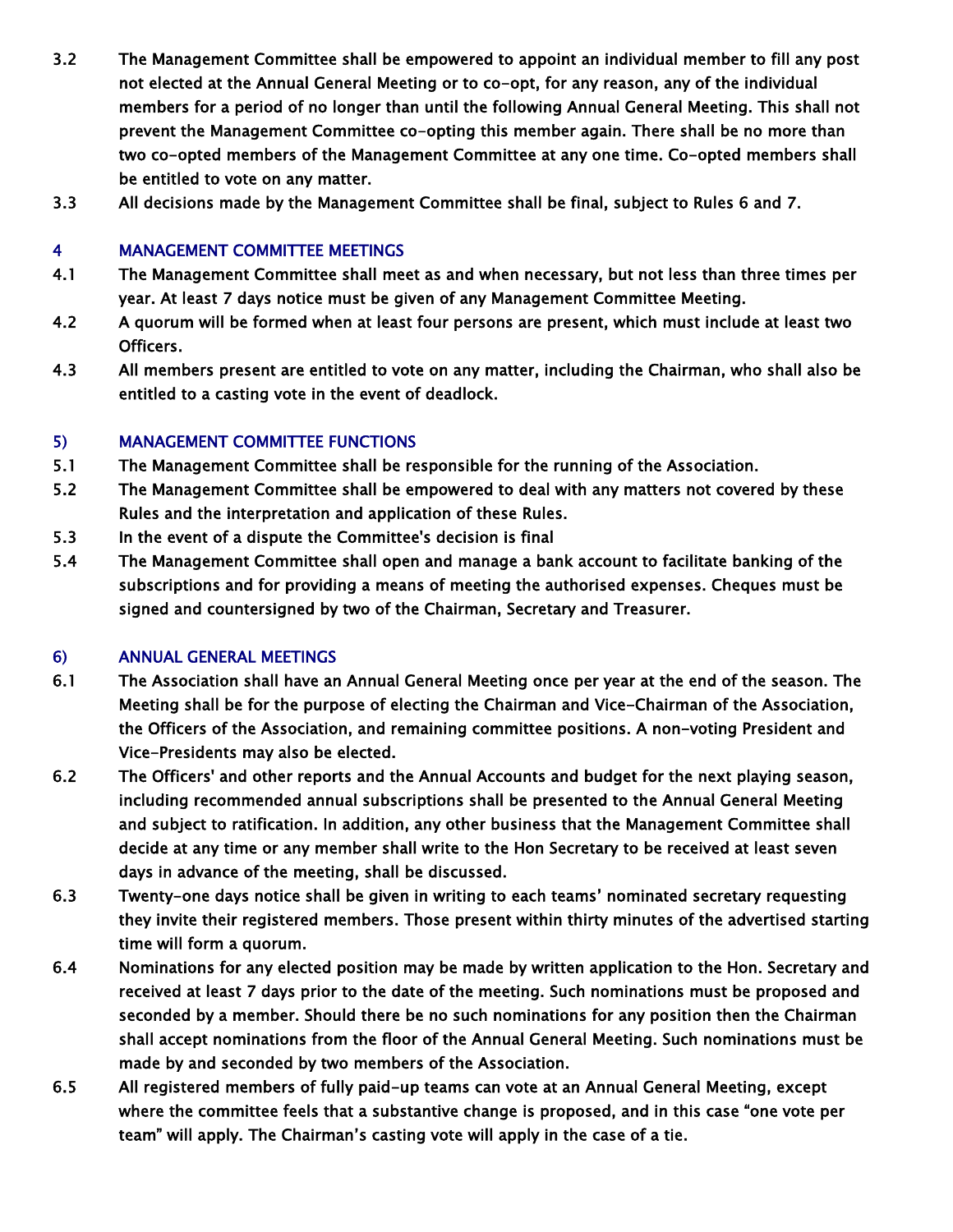#### 7) EXTRAORDINARY GENERAL MEETINGS

- 7.1 An Extraordinary General Meeting shall be held at the request of either the Management Committee or one-third of the Teams of the Association or by at least thirty individual members of the Association, whichever shall be the greater. Such request must be in writing to the Hon. Secretary and the Management Committee, setting out the matters to be discussed. No other matters may be discussed.
- 7.2 Such Meeting must be called within 28 days of the Hon. Secretary receiving such notice and 14 days notice of the Meeting shall be given to each teams nominated secretary requesting they invite their registered members. Those present within thirty minutes of the advertised starting time will form a quorum.
- 7.3 All registered members of fully paid-up teams can vote at an Extraordinary General Meeting.

# 8) LEVIES AND SUBSCRIPTIONS

- 8.1 The Association shall be empowered to determine and raise annual subscriptions. The subscriptions to be paid by each team shall be considered at the Management Committee Meeting prior to the AGM and put to the membership at the following Annual General Meeting.
- 8.2 Any Team or individual members owing monies from the previous season shall not be eligible to vote at any AGM or EGM, or to play in the League the following year until those debts have been paid.
- 8.3 League fees are payable to the Treasurer, by 3Oth December or the team will be expelled from the League

#### 9) AMENDMENT TO THESE RULES

9.1 No alteration, amendment or addition to these Rules shall be made, save by a majority of twothirds of those paid up members present and voting at a General Meeting. A copy of the motion proposing such alteration, amendment or addition will be sent to Team Secretaries in good time, as per Rules 6 and 7, with the notice convening the Meeting. Any such alteration, amendment or addition will be notified to the membership via the Team Secretaries within 7 days of the Meeting.

#### 10) DISBANDMENT OF THE ASSOCIATION

10.1 The Association may only be wound up by an Extraordinary General Meeting of the Association called under Rule 7 for that purpose. Any motion to wind up the Association requires a majority of above three-quarters of those members present and voting at the Meeting. Any funds shall be distributed according to the wishes of the Voting Membership at the Meeting, but shall not unfairly benefit any member or team directly at the expense of any other.

# 11) DISCIPLINE

- 11.1 In the event of a problem with a team (for time-keeping, rule infringements, etc) a written complaint should be lodged with a member of the committee. The committee shall investigate the complaint and, if the complaint is valid issue a warning to the offending team via their secretary. For serious or repeated offences the committee shall have the power to deduct points from that team in any competition, bar a team from promotion, or in extreme cases, suspend or expel that team from the Association. The team so suspended or expelled shall have the right to have the matter discussed at the next General Meeting, where a motion for re-election may be put and be subject to a two-thirds majority of those present and voting
- 11.2 A complaint about an individual member of a team should first be reported to the team's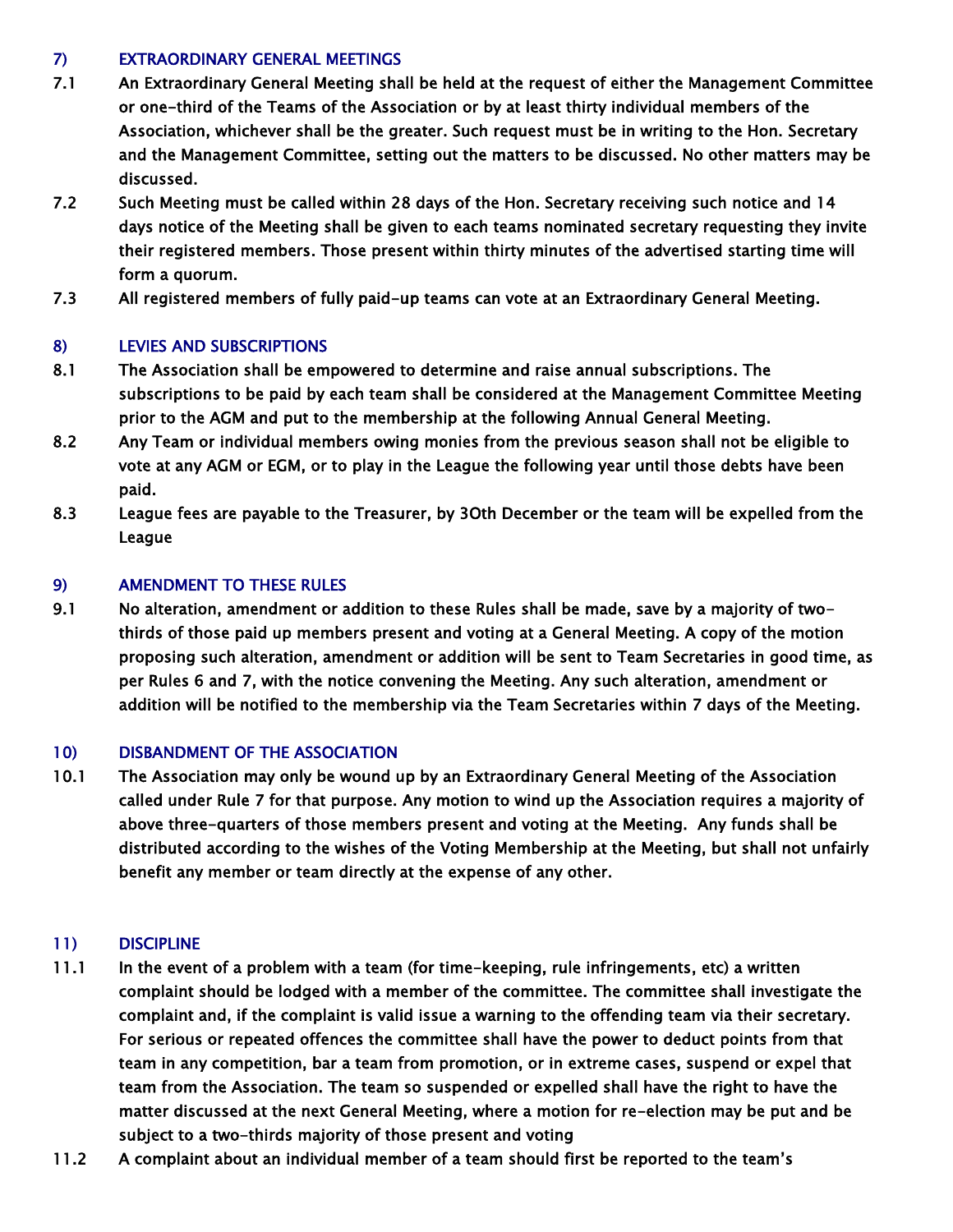respective captain. If that does not resolve the issue, the problem should be reported to a member of the Management Committee. In the event of the conduct of any individual being deemed, in the opinion of the Management Committee by a majority of two thirds of those present and voting at a Management Committee meeting, unbecoming or detrimental to the good character and interests of the Association and its members, after due consideration, that individual may be suspended or expelled. The individual so suspended or expelled shall have the right to have the matter discussed at the next General Meeting, where a motion for re-election may be put and be subject to a twothirds majority of those present and voting.

#### 12) ORGANISATION OF THE COMPETITIONS

- 12.1 All matches to be played on Monday evenings as printed on the official fixture card and website. In the event of a team failing to honour their fixture and not having arranged an alternative date, their opponents will receive two points, with the score to read 5-0
- 12.2 Should exceptional circumstances arise and it is not possible for an arranged fixture to be played, the captains concerned must make arrangements for the match to be played at a convenient date, but in any case, not after the night of the Mike Russell Cup Final. A member of the committee should be informed of the revised date.
- 12.3 Should a match not be played owing to the failure of the two captains to agree a date, the question of responsibility will be decided by the committee, and the result decided accordingly. In the event of a team withdrawing from the League, their results will be removed, as will all points earned by other teams having played them.
- 12.4 Teams shall normally consist of a minimum of 5 players. A team with four players will be allowed to play. However, in this case, one doubles game shall be awarded to the opposing team. The remaining eight games will be played.
- 12.5 No player shall play more than 2 games except in the event of only 4/5/6 players being available. If this occurs, players are permitted to play 3 games which must consist of a mixture of singles and doubles (ie two singles and one doubles or one single and two doubles).
- 12.6 The official start time is 8.30pm (8pm for the singles and doubles first round games). To prevent matches overrunning, teams should do their utmost to present themselves at the appointed time. Teams arriving late should be notified to the committee.
- 12.7 Players arriving after 9.00pm are not permitted to play unless the opposing captain has been previously notified.
- 12.8 Where a pub or club has two or more teams all players must play for the team for which they are registered.
- 12.9 League, shield and cup matches consist of nine games five pairs and four singles.
- 12.10 The winner shall be the team to win most games.
- 12.11 Each game of both pairs and singles shall be the best of three legs
- 12.12 Each leg shall be won by the first to 121 points.
- 12.13 The winners of each match will receive two points. In addition, each team shall receive additional points for the games won. For example, a team winning 6-3 shall receive 8 points whilst the losers receive 3 points.
- 12.14 The Shield Competitions will take the form of mini-leagues.
- 12.15 Mike Russell Knockout Cup and Plate will be a normal match of 5 pairs and 4 singles to obtain a result and continue to the next round.
- 12.16 Singles and Doubles Competition games will be the best of three legs except the final game, which shall be played best of five legs.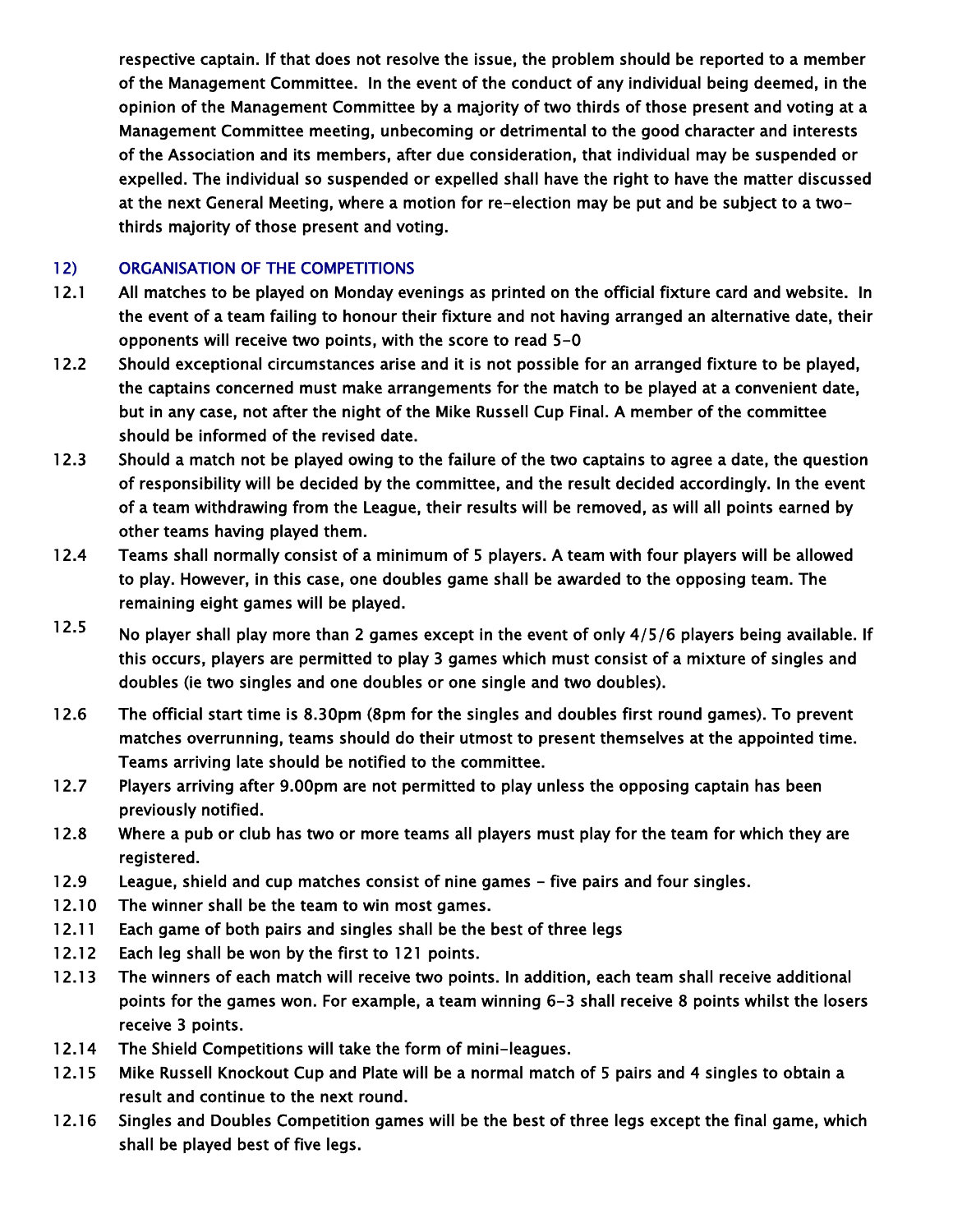- 12.17 The winners of the League and Shield competitions shall be determined by the following in order shown. In the event of a tie on that criteria, the next criteria will be used:
	- a) The team with the highest number of points in that particular competition

b) The team with the higher number of match wins throughout the season in that particular competition

c) The team with the higher aggregate score in the head to head matches between the two tied sides in that particular competition

- d) The result of a play-off between the sides, the venue being decided by a toss of a coin
- e) If a mutually convenient time cannot be found, the result shall be decided by a toss of a coin
- 12.18 Singles/Pairs Finals Replacements

If replacement for the singles or pairs final is required due to illness or holidays, the rules for replacement are shown below.

| <b>Singles</b>     | If a player is unable to appear in the final, the losing finalist from the<br>appropriate heat to be invited. |
|--------------------|---------------------------------------------------------------------------------------------------------------|
| Doubles - one      | If one player is unable to appear, a replacement can be used from the                                         |
| player unavailable | same team, ideally who has not played in the heats that year                                                  |
| Doubles - both     | If both players are not available, the losing finalists from the appropriate                                  |
| players            | heat to be invited.                                                                                           |
| unavailable        |                                                                                                               |

12.19 To allow as many people to play in the singles and doubles, there is often more than eight players at each venue. The draw should be made (at 8pm) using the players/pairs who have been nominated for each venue. If more than 8 players/pairs are attending, a qualifying round should be drawn which results in 8 players/pairs for the 1st round proper. For example, if 12 players are present, 4 players need to be eliminated from a "qualifying round". Therefore 8 players should be drawn from the 12 and play off, leaving the 4 qualifiers plus the 4 not drawn. For odd numbers, the first person drawn with proceed with a "bye".

Players should be at the venue by 8pm. At this point the local organiser shall make the draw by including those who are due to attend (unless notified previously of any non-attendance). Games will commence immediately and any player not in attendance at 8.10 will forfeit their entry. Their opponent will receive a bye to the next round.

# 13) THE RULES OF CRIBBAGE

- 13.1 The game should be played with a full deck of 52 cards.
- 13.2 On standard boards one peg must be placed in the board for the first lap to ensure two laps are played.
- 13.3 Players should be dealt six cards in singles and five cards in pairs. If, during a deal, a card is exposed, reshuffle, cut and deal again.